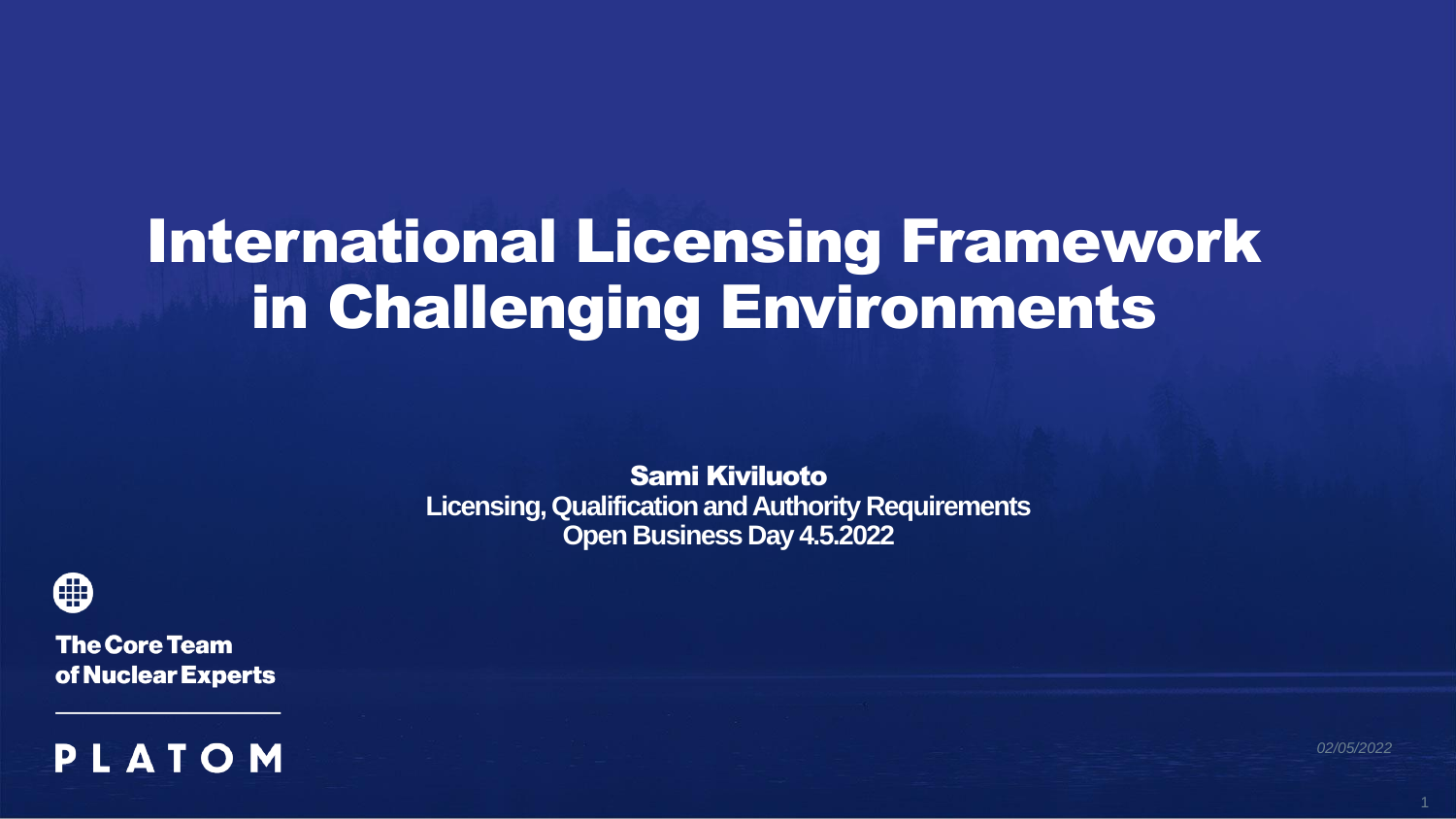# 20+ years 40+ experts 600+ projects in the Nuclear Industry.

# PLATOM

1998 -

Mikkeli (HQ), Helsinki, Rauma, Turku, Tampere, Eurajoki

Miika Puukko, CEO



**Supporting Licensees and Suppliers.**

**Participating in Eco-Fusion and EcoSMR .**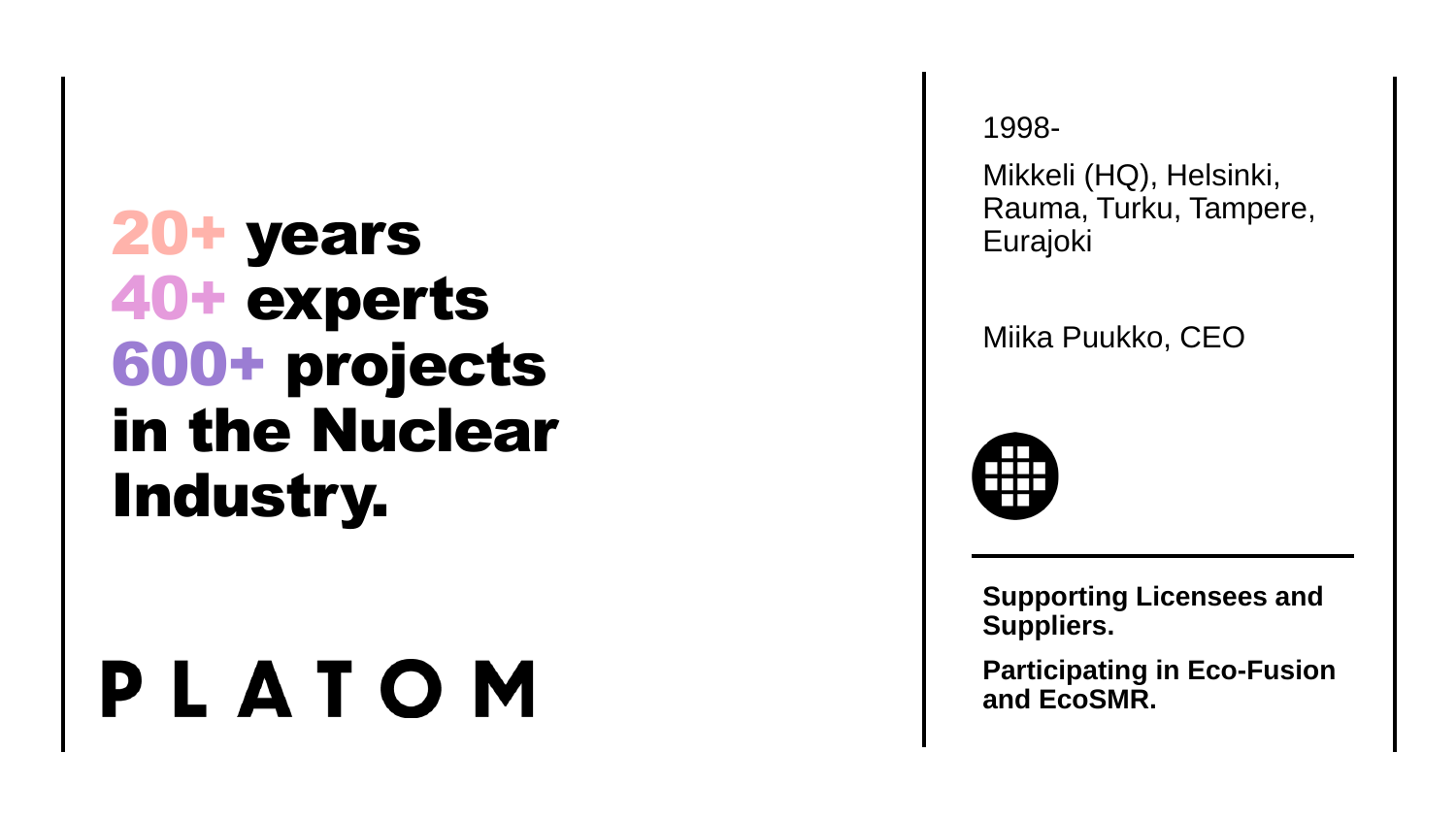

#### Licensing, **Qualification** & Authority **Requirements**

Management of Nuclear Specific Procedures **Management of Project Specific Licensing** Technical Support for Licensing & Qualification Safety Analyses & Independent Reviews Nuclear Specific Trainings



#### Plant Safety & Optimization

Process Modelling

Plant Life Management

RadWaste Management

Radiation Safety



#### Equipment & System **Deliveries**

Design & Engineering

Process Equipment & Systems

UF <sup>6</sup> Solutions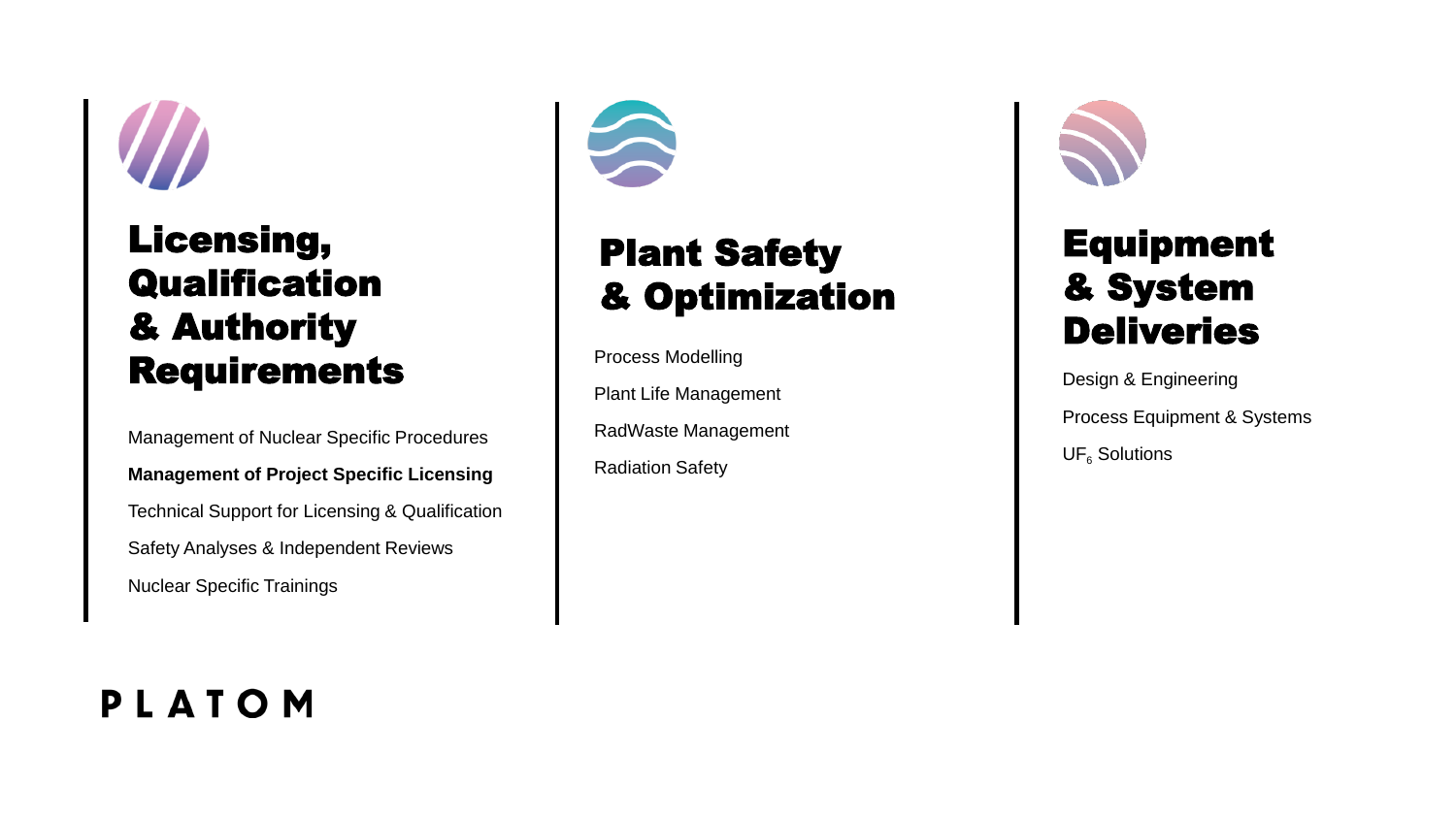# Background

- Part of ECO-Fusion co-innovation project 2021-2023, which is funded by Business Finland
- Aims to increase research / R&D resources in fusion industry
- Desire to promote Finnish fusion ecosystem
	- New opportunities to e.g. SMEs

Participants:





CCOMATEC<sup>®</sup> PLATOM







4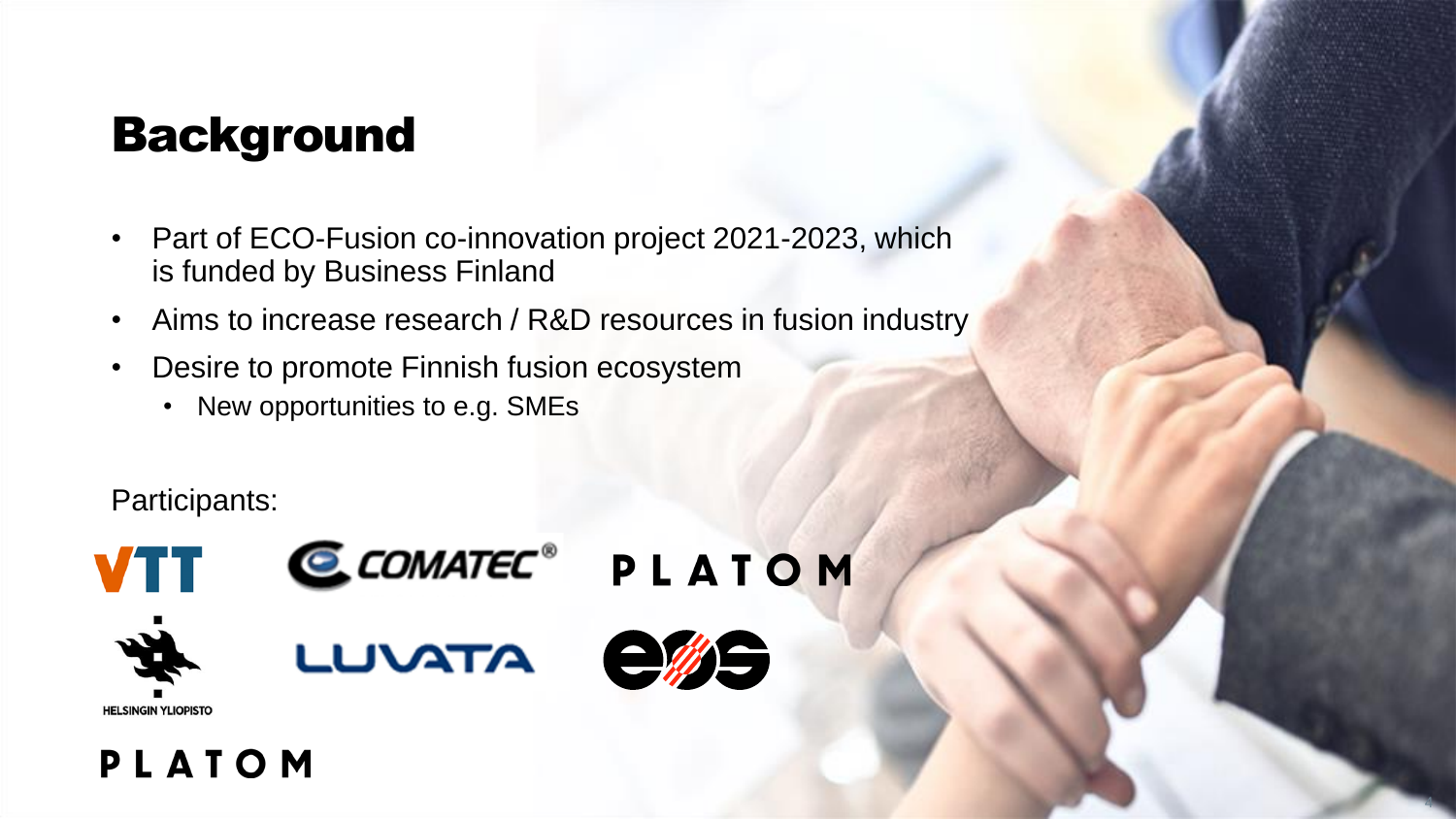# Project goals in general

- To contact national and then international actors using the existing channels and new ones through ECO-Fusion
- To identify common key elements of licensing, managing authority requirements and implementing them in a timely order and following proper practices
- To implement the data and materials in Finland (that are well understood) to an IT environment in a way that will allow comparing them to another industry, technology, or country taking into account the organizational and interdisciplinary requirements
- To refine and better utilize the understanding of the needs of ecosystems that are currently working on fusion facilities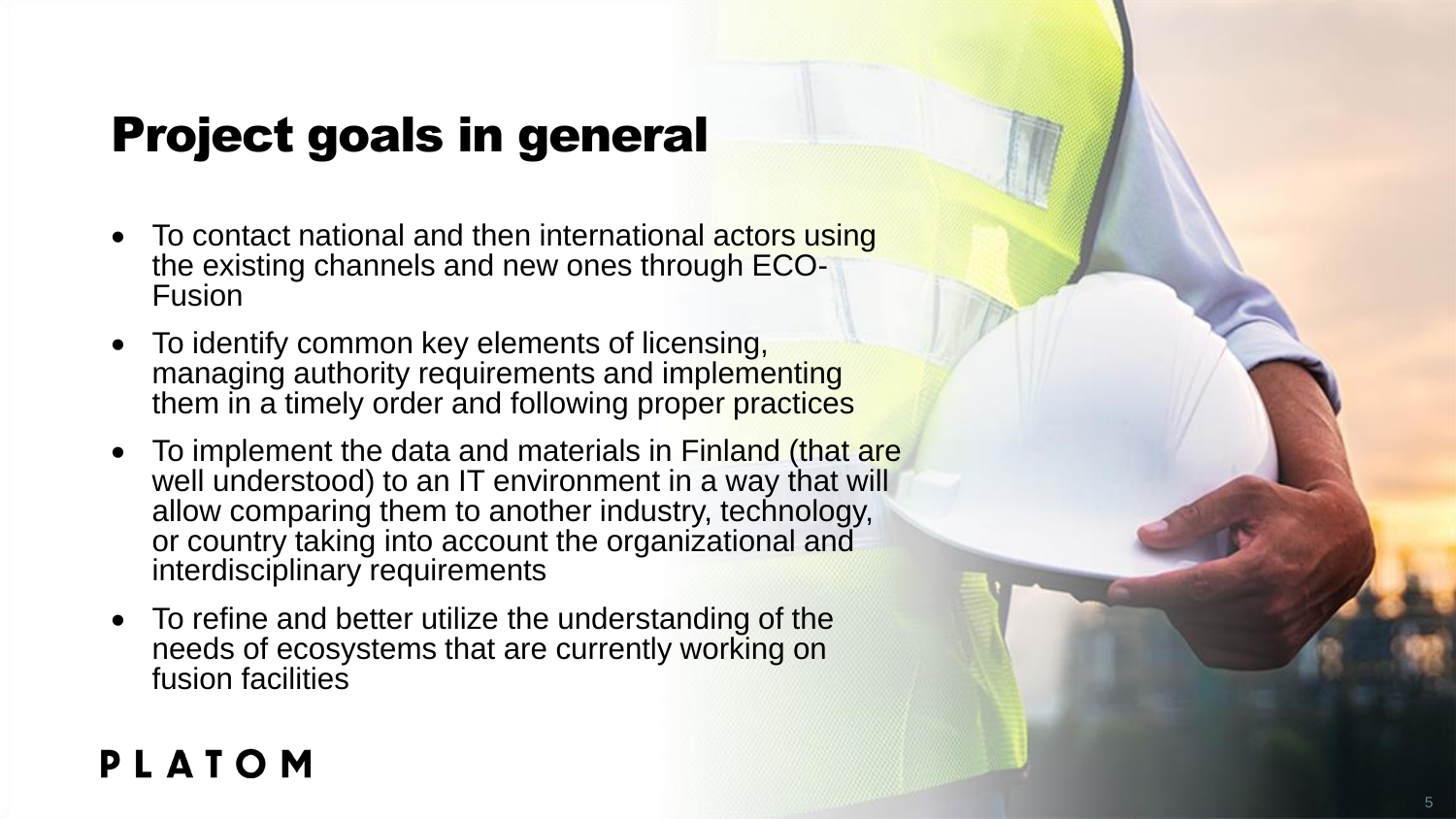# Project motivation

In Finland:

- Nuclear Energy Act and Radiation Act
- Decrees by Ministry or Government
- Regulations by Finnish Nuclear Safety Authority (STUK) - hundreds of requirements
- YVL Guides by STUK 6000 of requirements

|            | <b>Finland France</b> | <b>Spain</b> | <b>USA</b> | <b>Canada</b> | $\sim 0.001$ |
|------------|-----------------------|--------------|------------|---------------|--------------|
| <b>NPP</b> |                       |              |            |               | .            |
| Fusion     |                       |              |            |               | $\cdots$     |
| <b>SMR</b> |                       |              |            |               | $\cdots$     |
|            |                       |              |            |               | $\cdots$     |
|            |                       |              |            |               |              |

Project specific needs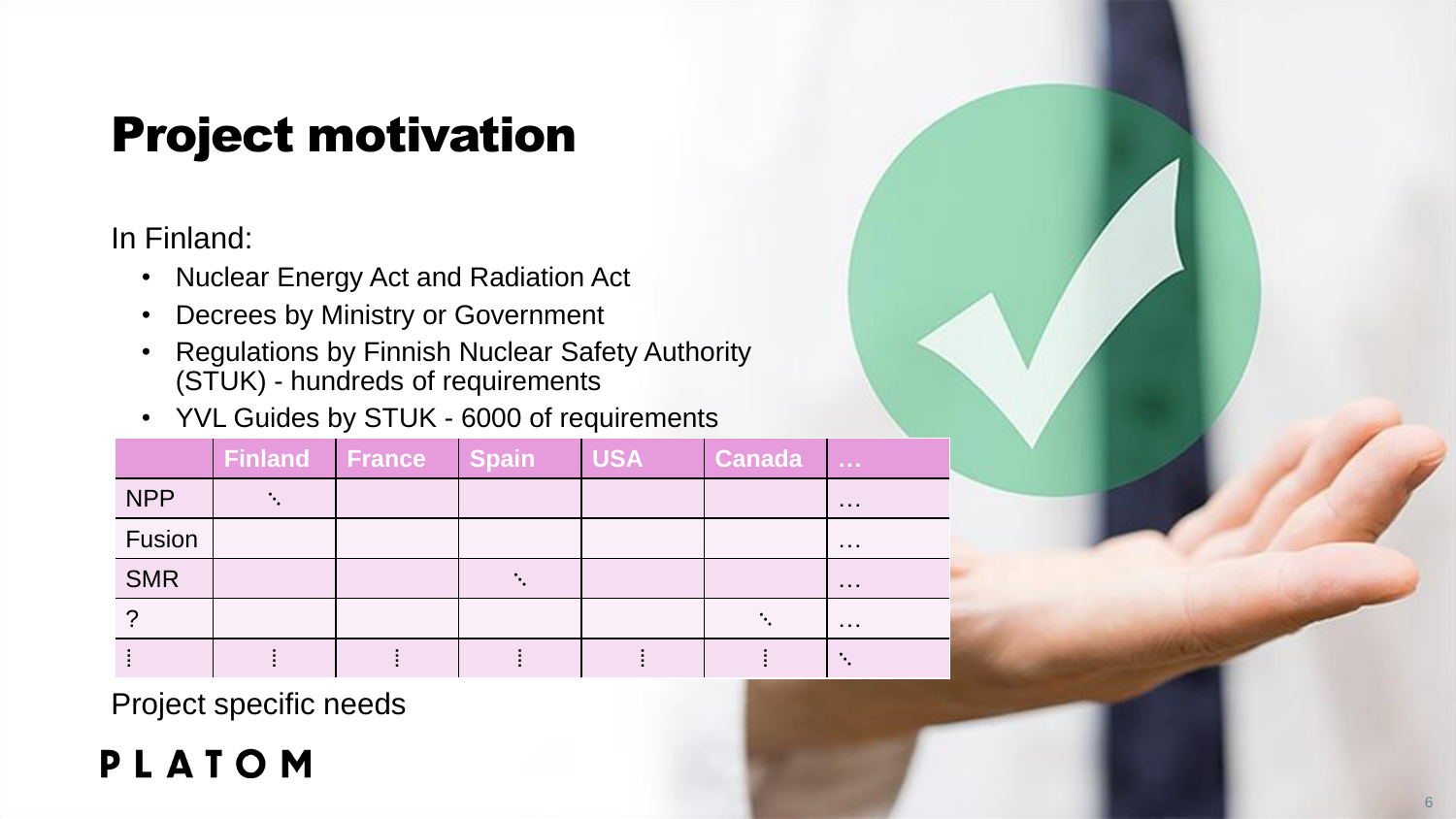# Project goals in practice

Unified methods in requirements management between projects

Readiness to handle various sets of requirements and licensing practices

- Master's thesis finished: "Developing of requirements management procedures in an expert organisation for nuclear industry"
- Requirements management system deployed
- $\triangleright$  Technical solution that can cater for different projects

Expertise in Regulatory Guides on radiation safety (ST Guides) and related activity

Competence management

- To avoid bottlenecks in know-how and resources
- Efficient development of the framework and planning in the projects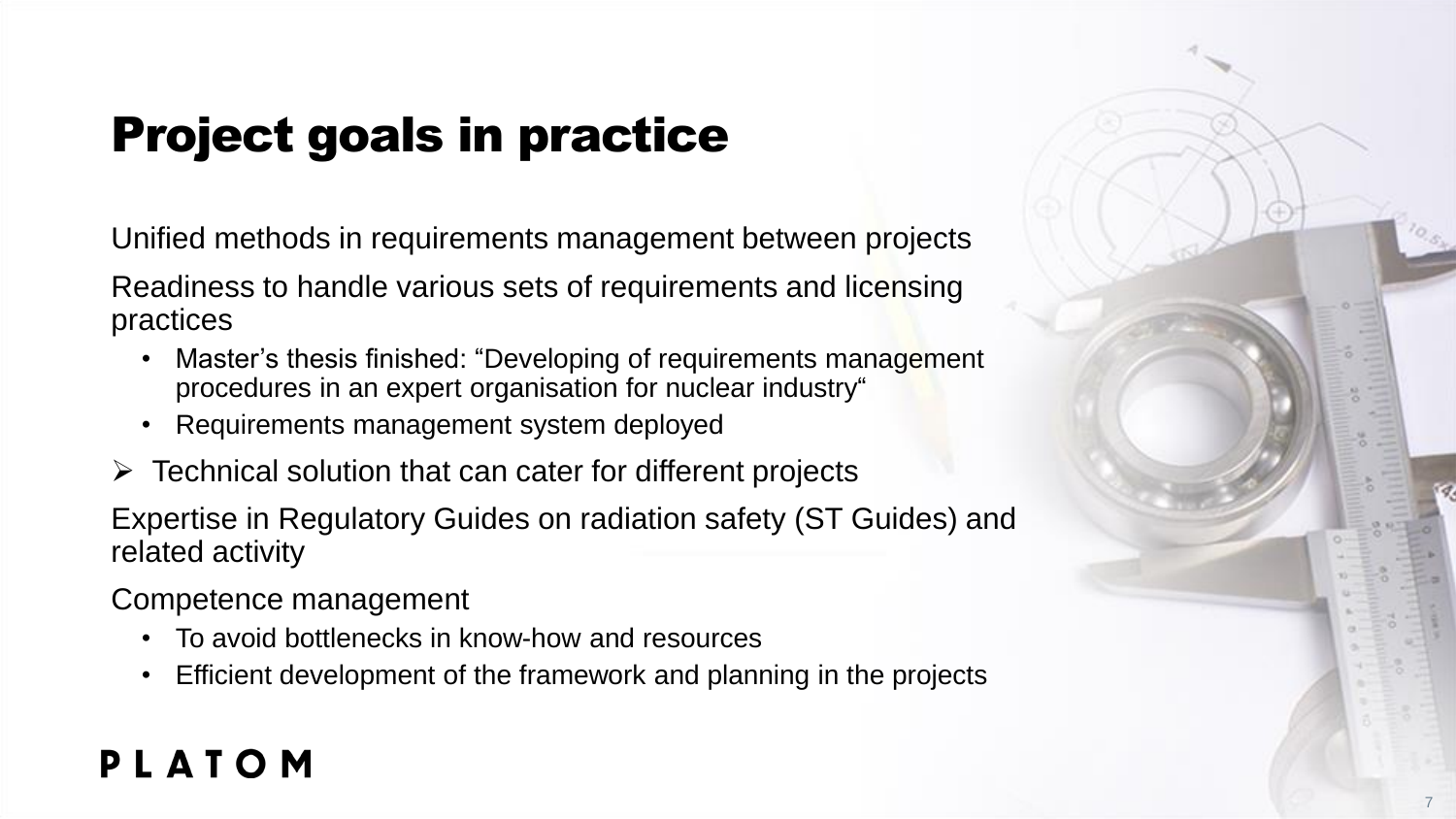## Technical solution for the framework

A technical solution ("tool") is being developed to consider

- What kind of change is in question (plant, system and equipment level)
- Disciplines: Mechanical engineering, construction engineering, electrical and I&C
- Safety classes
- …
- Management systems etc.

Regulatory Guides on nuclear safety (YVL)

- A: Safety management of a nuclear facility
- B. Plant and system design
- C: Radiation safety of a nuclear facility and environment
- D: Nuclear materials and waste
- E: Structures and equipment of a nuclear facility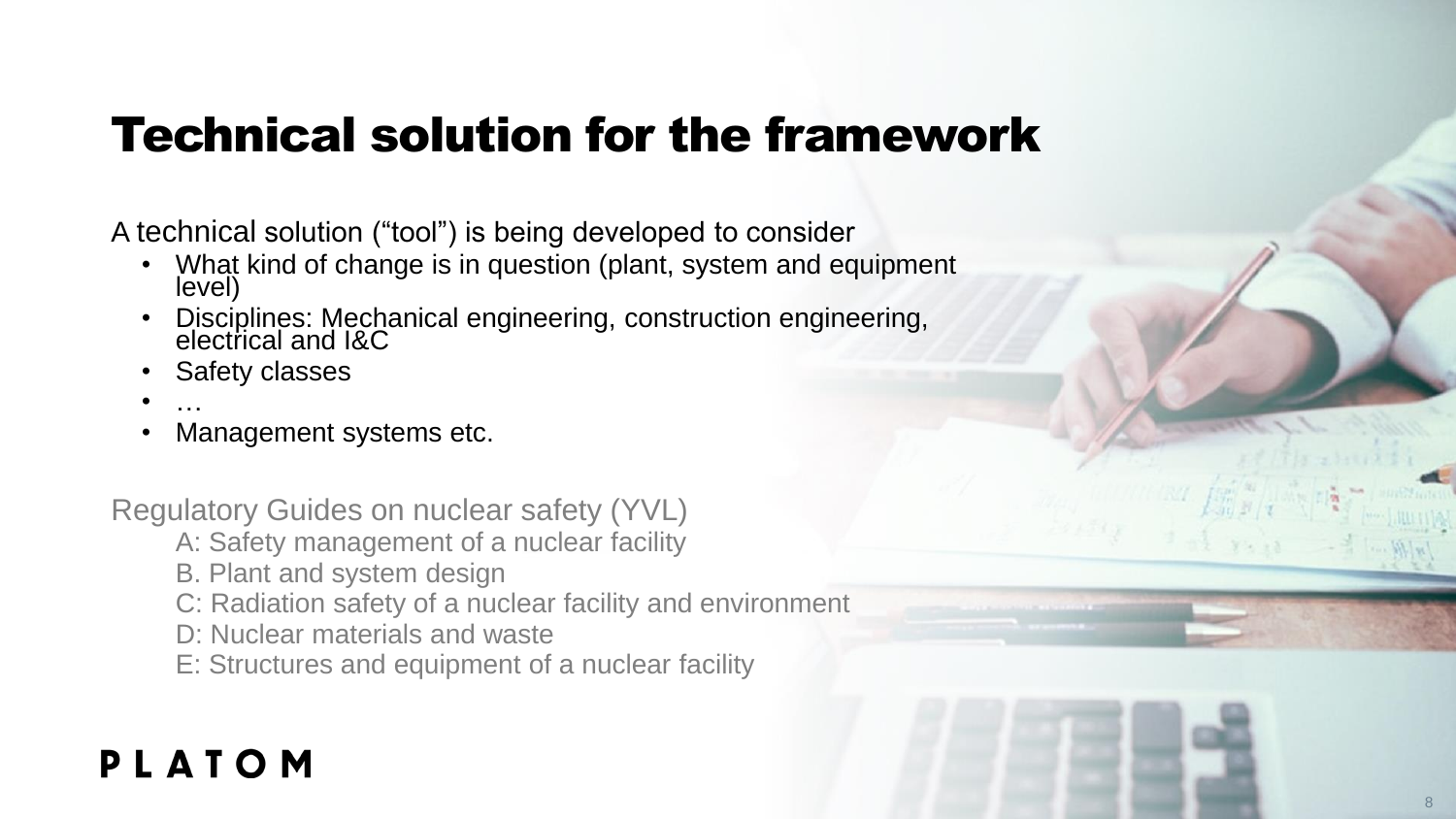# Technical solution for the framework

Logical approach for identifying the necessary documentation

- Pre-inspection documentations
- Conceptual plans
- Quality and qualification plans
- Preliminary and final suitability analyses
- …

The tool user does not have to be familiar with all the laws, decrees and guides beforehand

- Common so-called knowledge base
- Standardization of documentation as far as possible
- Competence management is still important but for different reasons (e.g. more efficient planning)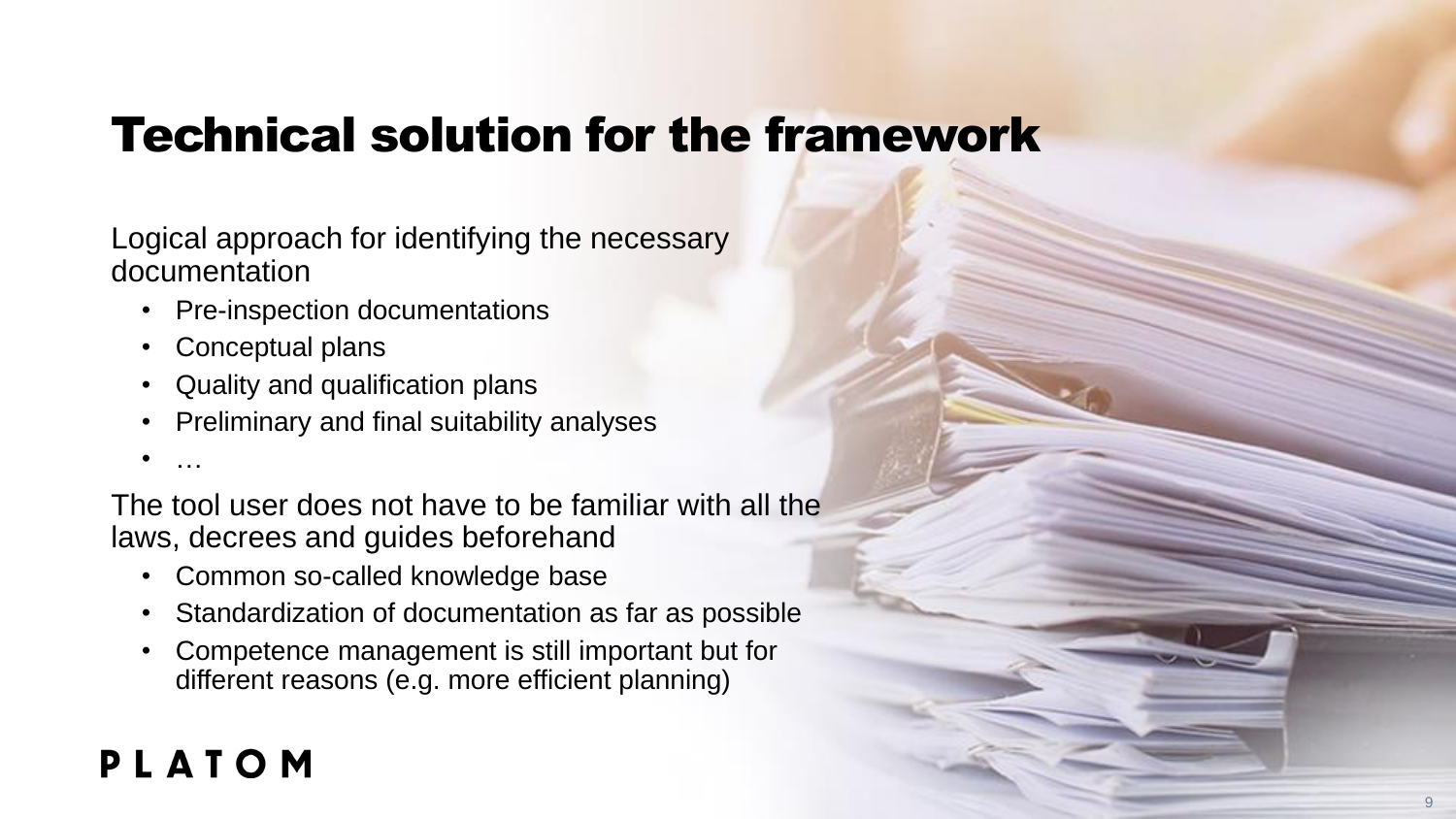# The Finnish ecosystem

Tighter collaboration of research institutes, universities and companies to have a larger visibility together

- Synergies from different areas of expertise
- Better chances of getting projects together as opposed to individually

ECO-Fusion

• Increasing the fusion activities in Finland by concrete studies and R&D

Access to ecosystems abroad

- Opportunities from wider participation
- VTT-lead efforts already ongoing





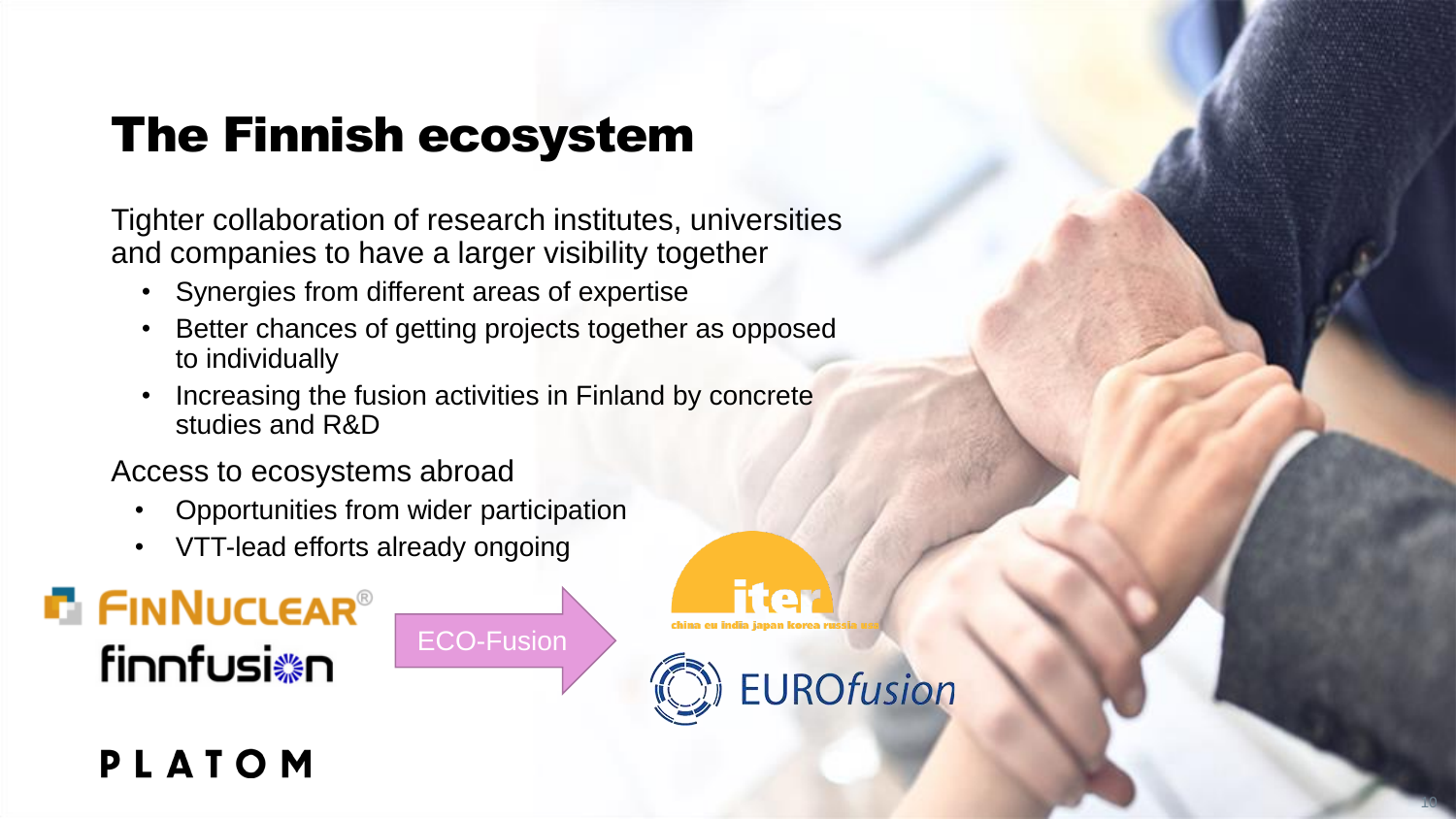# Next steps

Generally developing standardized models

- Includes wider utilization of requirements management system
- Radiation safety services

Technical solution

- Populating it according to YVL Guides (at first) continues
- Testing the tool in a practice to find areas for improvements
- Developing new features

Considerations for the next licensing environment

- Technological considerations
- Regional considerations
- Commercial considerations

Overall improvement of practices that are needed for developing the framework further